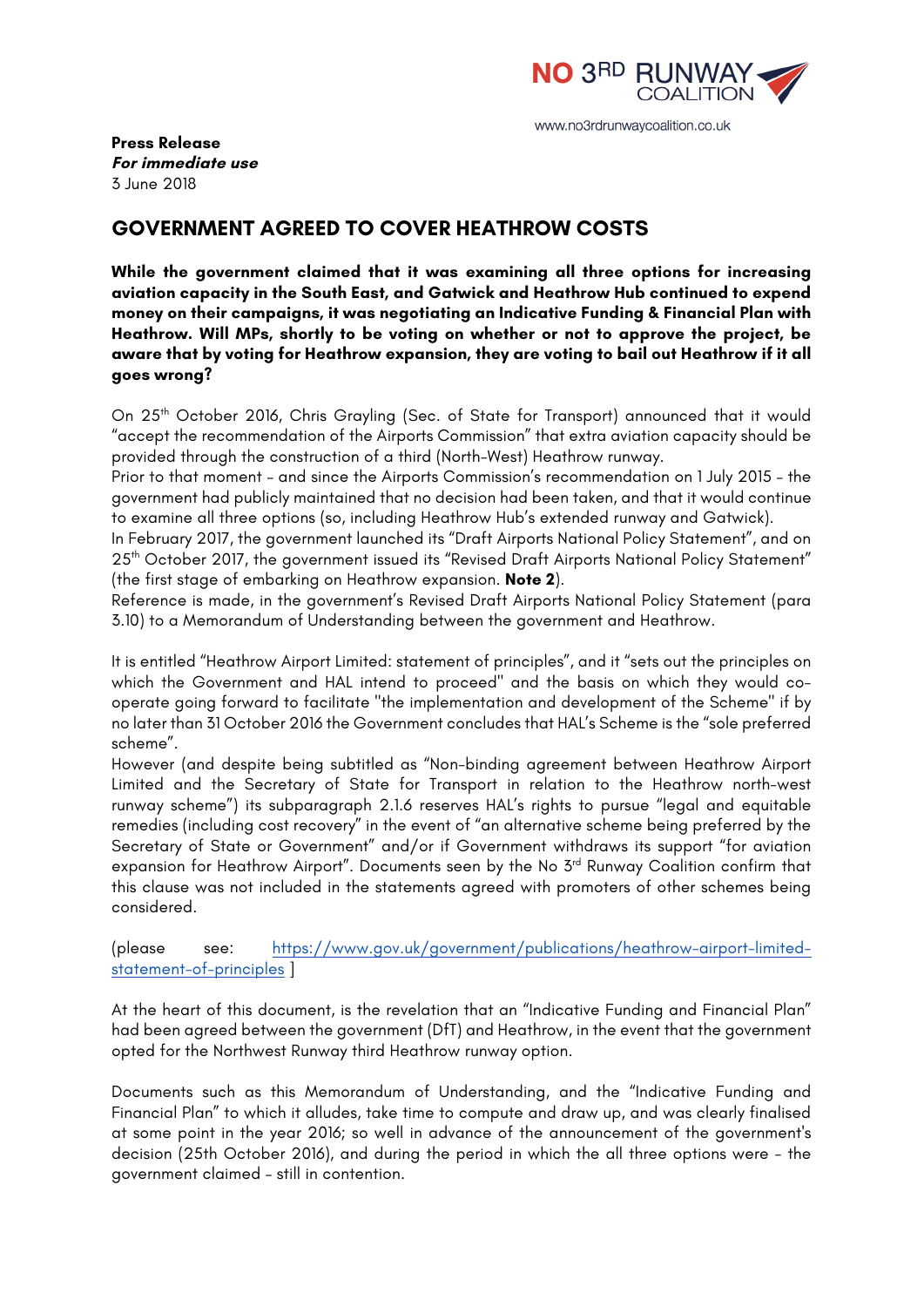

The contents of this agreement, between the Department for Transport and Heathrow, have not been disclosed – either in the NPS or the NPS consultation.

There is the obvious question: to what exactly has the government committed the public purse, in terms of reimbursement of Heathrow, as it pursues its campaign for a third runway?

But there are surely others, relating to the preferential treatment conferred on Heathrow, well in advance of the government's announcement of its decision, and the public consultation that was supposed to give the public the right to influence that decision.

On 8 December 2016, a legal submission was made to the High Court by four local councils (Hillingdon, Richmond, Wandsworth and Windsor and Maidenhead, with Greepeace and Christine Taylor, a Hillingdon resident) seeking a Judicial Review of the government's decision to support the expansion of the airport.

The government's lawyers argued that it should be struck out, as under the Planning Act 2008, it could not be said that a decision had yet been taken in favour of Heathrow's North West runway option.

On 30 January 2017, the Hon. Mr Justice Cranston did indeed strike out the claim - ruling that under the Planning Act 2008, the court had no jurisdiction to hear it, until the Airports National Policy Statement had received parliamentary support and become government policy.

But, in explaining his judgment, he made it clear that the government had been considering all three options (and had not yet arrived at a decision). He stated:

(Para 14). "During 2016 the Department for Transport carried out work on areas the Airports Commission had considered, including preparatory work on the draft NPS, with three versions of content, one for each shortlisted scheme. There were accompanying Appraisals of Sustainability for each of the three schemes."

(Para 15).

"There was then the government's decision announced on 25 October 2016. Following that the government contacted local authorities, including the first four claimants, as to how best to conduct the consultation on the draft NPS when it was published. Work continued on the draft NPS and the accompanying Appraisal of Sustainability. These are expected to be laid before Parliament by the end of January 2017, and at the same time will be opened for consultation"

When presenting the facts, it would seem that the Judge was wholly unaware, that a Statement of Principles (memorandum of understanding) had already been agreed between the Government and Heathrow, signalling that the government had already pre-judged the processes that he was outlining. Let alone that Heathrow had effectively been given a financial advantage (the possibility of re-imbursement) if they were not chosen for expansion.

The Court should have been apprised of the facts known to the Government at the time of this legal submission.

Incidental to their legal action, and in their own, combined evidence to the Airports NPS Public Consultation, these four local authorities (all of whom are members of the No 3rd Runway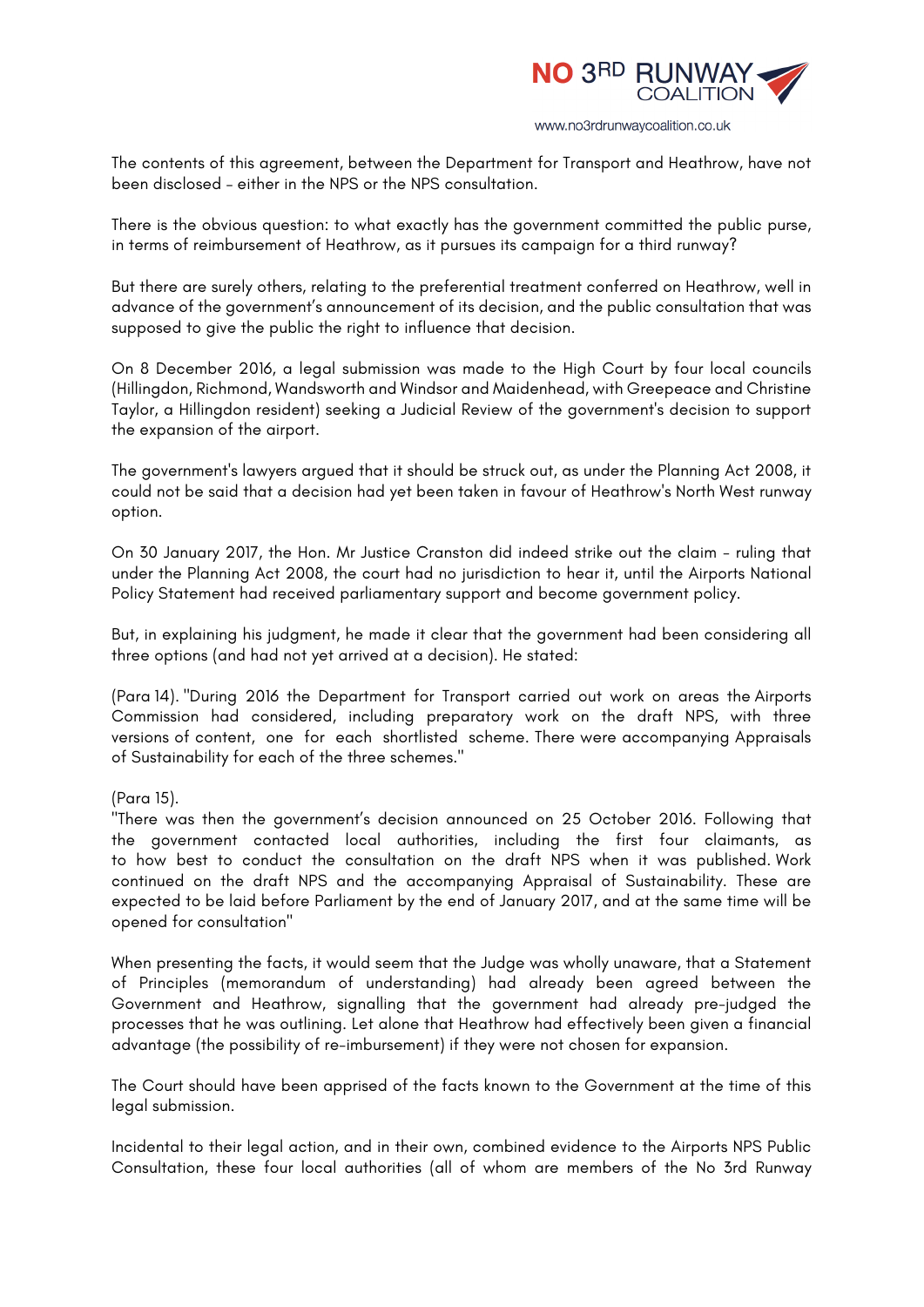

Coalition) adduced evidence to suggest that the government had acted unlawfully, by prejudging the issue.

(please see: https://www.thetimes.co.uk/edition/news/heathrow-third-runway-inquiry-illegalbecause-ministers-are-biased-bfnlmwkc6)

Yet does not this Memorandum of Understanding appear to offer further, substantive evidence of prejudgment of the issue?

Does not such an agreement with Heathrow, committing the public purse to a raft of financial reimbursements in respect of the Heathrow option - that was neither offered to the competing schemes, nor publicly disclosed – not demonstrate a pre-judgment?

So when was negotiation of this agreement initiated, and why was a comparable set of financial incentives and assurances never discussed with Gatwick?

In January 2018, members of the No 3rd Runway Coalition made a Freedom of Information (FOI) Request, in the following form:

"In the revised aviation NPS published at the end of 2017, there are references made to a 'Stat ement of Principles'. Within this document is further reference to an "Indicative Funding & Financial Plan". Please provide a copy of this".

On 8 February 2018, the Department of Transport declined the request on the grounds that the 'Indicative Funding & Financial Plan' contained information relating to Heathrow's commercial interests (which "could damage its competitive position, because disclosure would reveal information that would assist its competitors"), and that the information had been provided in confidence (the disclosure of which "could have the effect of constraining private investor confidence").

(Please see:

https://www.whatdotheyknow.com/request/456629/response/1109599/attach/html/4/18020 8%20Response%20letter%20F0015661%20Angela%20Baker.pdf.html).

Further to legal advice - most pertinently the DfT's claim that "commercial sensitivity" trumped the public's "right to know", at a time when the government was now maintaining (through its NPS) that there were no other competitors in the race, an appeal was lodged against the DfT's refusal to disclose, seeking disclosure of the document with redaction of "commercially sensitive" elements.

On 26 March 2018, the DfT declined the appeal, stating *inter alia* that:

1. HAL had "confirmed in this case that the disclosure would be detrimental to its commercial interests because it would reveal information that would assist its competitors"

2. the redactions would have needed to be so extensive that this would have rendered the document meaningless.

(Please see:

https://www.whatdotheyknow.com/request/456629/response/1132541/attach/4/180326%20 Response%20letter%20F0015661%20Angela%20Baker%20internal%20review%20response%20f inal.pdf?cookie\_passthrough=1)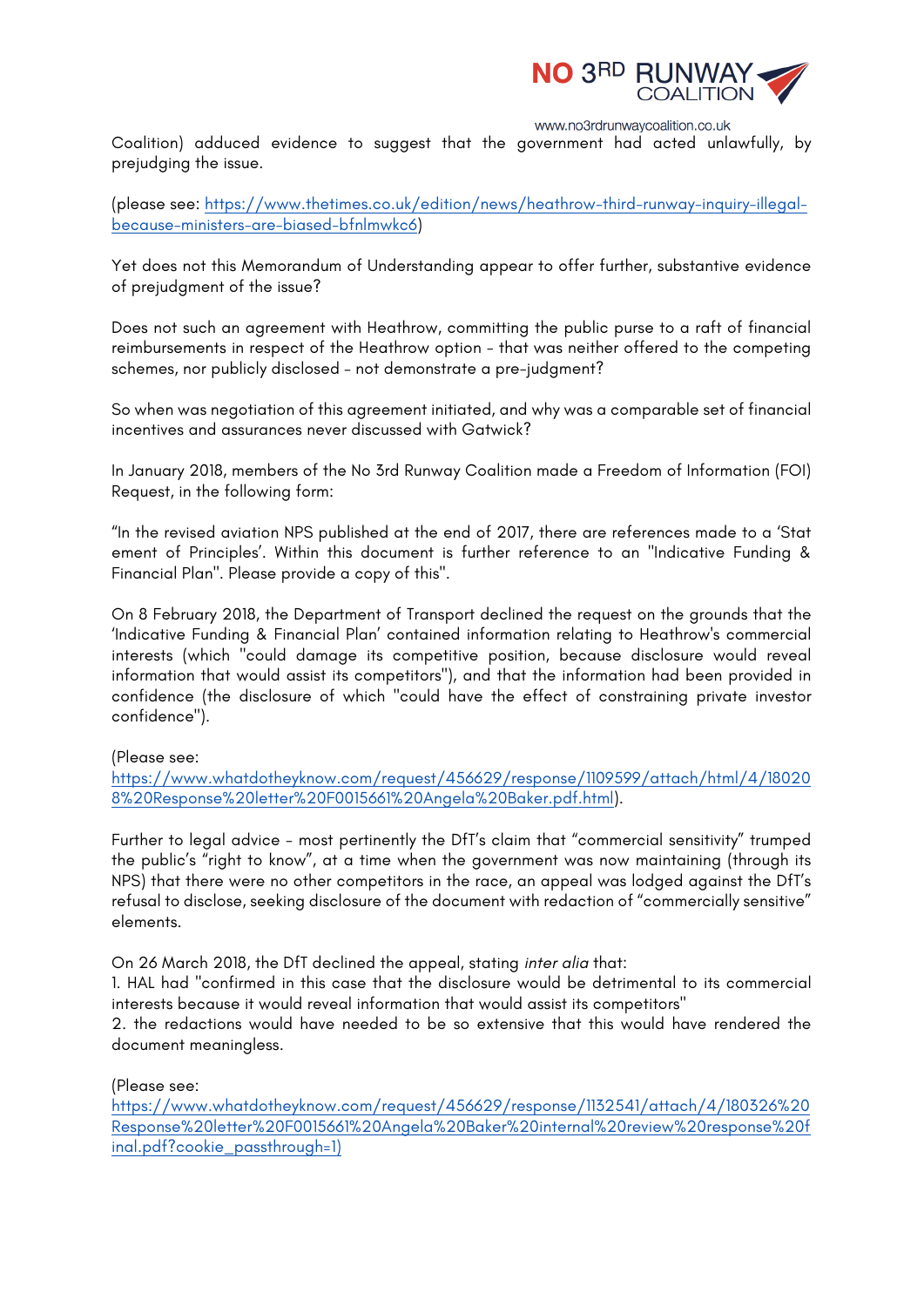

## **Paul McGuinness (Chair of the No 3rd Runway Coalition) said:**

*"It's now broadly accepted that the process of selecting an option for extra aviation capacity was a charade, that it was only ever about Heathrow. And rigged from the start with the appointment of Sir Howard Davies as Airports Commission chair, at a time when he was still in the employ of one of Heathrow's principal owners. So learning that the government had been conducting preferential negotiations with Heathrow, while pretending to consider other options, barely seems surprising. But the government, absolutely, should have disclosed this to the court, when the matter went before it. And at very least, for the sake of transparency, the government should release the details of its secret agreement with Heathrow now".*

ENDS.

## **Notes**

1. **The No 3rd RUNWAY Coalition** represents those leading the fight against a 3rd Runway, incl. Residents Groups from across and beyond London, environmental and aviation organisations, GLA members, councillors and MPs, and Borough Councils (incl. those taking legal action - Hillingdon, Richmond, Wandsworth, Windsor & Maidenhead).

2. Under the 2008 Planning Act, government can enact legislation, so as to make a major infrastructure project national policy. This requires that a National Policy Statement (NPS) is supported by parliamentary majority. In February 2017, the government launched its "Draft Airports National Policy Statement", and on 25<sup>th</sup> October 2017, the government issued its "Revised Draft Airports National Policy Statement" (the first stage of embarking on Heathrow expansion.

3. Sir Howard Davies

GIC Private Limited is a significant, long term shareholder in Heathrow, with a Non-Executive Director on the Board of Heathrow (Heathrow Airport Holdings Ltd).

http://www.heathrow.com/company/company-news-and-information/companyinformation/the-board

From 2009, Sir Howard was a paid adviser to the Investment Strategy Committee of GIC (formerly known as the Singapore Government Investment Co.), advising them on "new growth opportunities".

From 2011, he was appointed to the International Advisory Board of GIC, a board on which he was still sitting on the day of his appointment as "independent" Chair of the Airports Commission.

Sir Howard only resigned these remunerated roles with GIC, when his appointment to the role as unremunerated Chair of the AC had been confirmed by the government in 2012.

At the time of his appointment to the Airports Commission, GIC owned 17.65% of Heathrow and - like other Heathrow part owners - was engaged in pursuing their shared goal of Heathrow expansion.